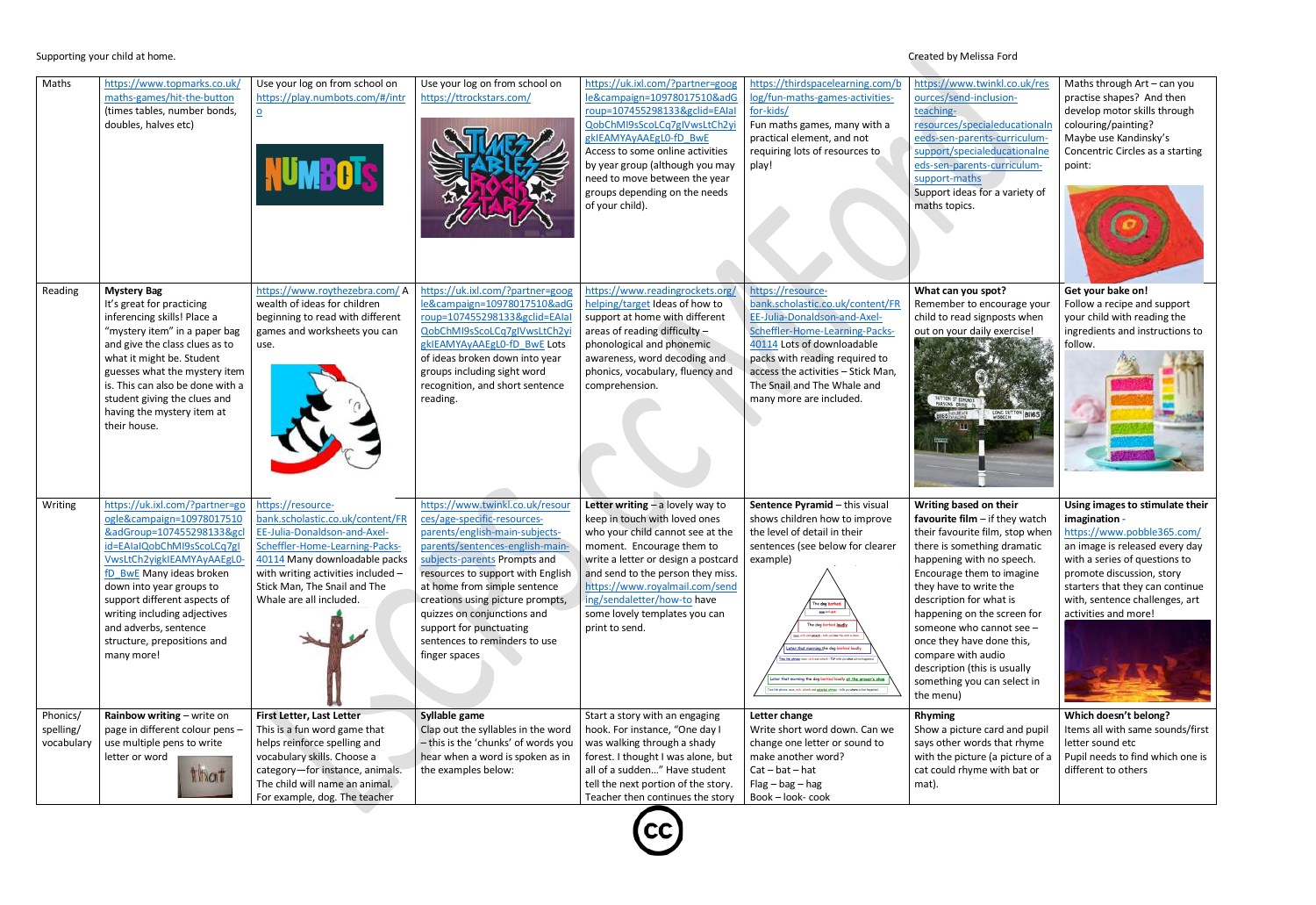|                      | Supporting your child at home.                                                                                                                                                                                                                           |                                                                                                                                                                                                                                                                                                              |                                                                                                                                                                                                                                 |                                                                                                                                                                                                      |                                                                                                                                                                                                                                                                        |                                                                                                                                                                                                                                                         | Created by Melissa Ford                                                                                                                                                                                                                                                                                                                                                                                          |                                                                                                                                                                                                                                                                                                                                                                                                                                              |
|----------------------|----------------------------------------------------------------------------------------------------------------------------------------------------------------------------------------------------------------------------------------------------------|--------------------------------------------------------------------------------------------------------------------------------------------------------------------------------------------------------------------------------------------------------------------------------------------------------------|---------------------------------------------------------------------------------------------------------------------------------------------------------------------------------------------------------------------------------|------------------------------------------------------------------------------------------------------------------------------------------------------------------------------------------------------|------------------------------------------------------------------------------------------------------------------------------------------------------------------------------------------------------------------------------------------------------------------------|---------------------------------------------------------------------------------------------------------------------------------------------------------------------------------------------------------------------------------------------------------|------------------------------------------------------------------------------------------------------------------------------------------------------------------------------------------------------------------------------------------------------------------------------------------------------------------------------------------------------------------------------------------------------------------|----------------------------------------------------------------------------------------------------------------------------------------------------------------------------------------------------------------------------------------------------------------------------------------------------------------------------------------------------------------------------------------------------------------------------------------------|
|                      |                                                                                                                                                                                                                                                          | must name an animal that starts<br>with the last letter of dog-like<br>giraffe. The child must name an<br>animal that begins with the last<br>letter of giraffe and so on.                                                                                                                                   | spi<br>win<br>tur                                                                                                                                                                                                               | der<br>dow<br>Ħе                                                                                                                                                                                     | (just a line or two) and back to<br>the pupil etc (You could transfer<br>this to a writing activity if you<br>wish)                                                                                                                                                    |                                                                                                                                                                                                                                                         |                                                                                                                                                                                                                                                                                                                                                                                                                  |                                                                                                                                                                                                                                                                                                                                                                                                                                              |
| Speech &<br>Language | https://www.hacw.nhs.uk/chil<br>drens-speech-and-language-<br>resources Speech and<br>Language Support                                                                                                                                                   | <b>5 Second Rule</b><br>This fun game give student 5<br>seconds to name 3 things that fit<br>into a particular category, such as<br>"Name 3 fiction books" or "Name<br>3 insects." Sounds easy, but five<br>seconds isn't much time!                                                                         | https://speechandlanguage.info/<br>esources/perch/pdf/speechlink-<br>speech-language-communication-<br>games-1.pdf Lots of practical<br>ideas to support the<br>development of vocabulary as<br>well as phonological awareness. |                                                                                                                                                                                                      | Feely bags - place a few objects<br>(initially ones that are fairly<br>obvious) into a carrier bag and<br>ask the children to pick one<br>object, not pull it out of the bag,<br>but to describe how it feels, it's<br>size and so on and guess what the<br>object is. | https://chatterpack.net/blogs/blo<br>g/list-of-free-speech-language-<br>communication-and-send-<br>resources-for-schools-and-<br>parent-carers Amazing list of<br>resources for both speech<br>sounds, vocabulary development,<br>listening activities, | https://www.dropbox.com/s/<br>o3lw2zjyahw6shs/Word%20ga<br>mes%20for%20families.pdf?dl<br>$= 0$ Word games for the whole<br>family to play, extending<br>vocabulary.                                                                                                                                                                                                                                             | Word Webs - visual way to<br>support a child who does not<br>understand the meaning of the<br>word, synonyms and antonyms<br>for the word, the word class of<br>the word and so on<br>https://www.speechandlanguag<br>ekids.com/2-great-visual-aids-<br>for-expanding-your-childs-<br>vocabulary/<br>basid in an<br>personnel<br>$\frac{\text{data}}{\text{pcore}}$                                                                          |
| Sensory              | See image below for a<br>Minecraft Sensory Circuit idea.<br>Calmina<br>Organising<br><b>Dispharit Creat</b><br><b>WIND FOREST</b><br>Army crowl<br>(Himsel) at fals<br><b>Publicat Patt</b><br>Stap on steppin<br>stessing aver<br>staticies fo          | Read the information on this<br>website to identify what needs<br>you think your child might be<br>displaying (these could be<br>different to those in school) -<br>there are then ideas of how to<br>support these needs.<br>https://funandfunction.com/blog<br>/solutions-for-7-types-of-sensory-<br>needs |                                                                                                                                                                                                                                 | Brain breaks - now more than<br>ever it is important to step away<br>from the 'screen' and build in<br>movement breaks for your child                                                                | https://chatterpack.net/blogs/blo<br>g/list-of-free-speech-language-<br>communication-and-send-<br>resources-for-schools-and-<br>parent-carers Lots of ideas for<br>sensory bags and sensory<br>processing support (scroll<br>towards the bottom of the page)          | Think about what they need $-$ is<br>their behaviour telling you they<br>need somewhere quiet? Dark?<br>Are they hungry? Do they need a<br>cuddle?                                                                                                      | Make a sensory bottle $-$ find<br>an empty drinks bottle (500ml<br>is perfect). Fill it with rice,<br>sprinkles, glitter and use as a<br>calming tool if your child is<br>needing to focus or to calm<br>down.<br>https://specialedresource.com<br>/how-to-meet-a-childs-<br>sensory-needs-at-home                                                                                                               | See weblink below for a huge<br>wealth of resource ideas for<br>supporting sensory needs at<br>home                                                                                                                                                                                                                                                                                                                                          |
| Motor<br>Skills      | https://www.ekhuft.nhs.uk/pa<br>tients-and-<br>visitors/information-for-<br>patients/patient-information-<br>leaflets/fizzy-leaflets/ Motor<br>Skills Support - Gross & Fine<br>Motor Skills, also includes<br>activities about balance,<br>coordination | <b>LEGO Challenge</b><br>Child to build something and<br>bring it to you. Can be anything.<br>Can they follow instruction to<br>build something simple together<br>(also develops listening skills as<br>well as turn taking if you take it<br>in turns to give an instruction).                             | coordination skills.                                                                                                                                                                                                            | https://www.ot-mom-learning-<br>activities.com/playdough-<br>activities.html Activities using<br>Play Doh both for developing fine<br>motor skills as well as hand-eye<br>coordination and bilateral | Cutting with scissors - allowing<br>your child to cut small pieces of<br>paper will not only develop<br>scissor skills but also strengthen<br>the muscles in their dominant<br>hand.                                                                                   | https://chatterpack.net/blogs/blo<br>g/list-of-free-speech-language-<br>communication-and-send-<br>resources-for-schools-and-<br>parent-carers A wealth of fine<br>motor skills development ideas<br>(scroll towards the bottom of the<br>page)         | Gross Motor Skills - as part of<br>a break and to get some<br>physical movement into their<br>day, play throw and catch with<br>your child. Get them outside<br>on their scooter/bike (weather<br>permitting!). encourage them<br>to paint a fence with water<br>and brush. If we get more<br>snow, draw/write in the snow.<br>All of these activities will then<br>support fine motor skill<br>development too. | <b>Indoor Aerobics</b> $-$ can they do<br>push ups against a wall? Hold<br>on to the side of a chair and<br>raise their body weight? Give<br>them a challenge to move like<br>different animals e.g. slither like<br>a snake, hop like a frog, stomp<br>like an elephant.<br>How many different ways can<br>they use a hoop?<br>If you have a bean bag, how<br>many times can they throw it in<br>a bucket? Can they change the<br>distance? |
| General<br>SEND      | https://www.twinkl.co.uk/reso<br>urces/parents/age-specific-                                                                                                                                                                                             | <b>Memory</b>                                                                                                                                                                                                                                                                                                | <b>Scavenger hunt</b>                                                                                                                                                                                                           |                                                                                                                                                                                                      | Visual Timetable - it may help if<br>you create a timetable that                                                                                                                                                                                                       | Getting organised - support your<br>child to have the resources they                                                                                                                                                                                    | <b>Timing</b> – your child may<br>benefit from shorter chunks of                                                                                                                                                                                                                                                                                                                                                 | Check their understanding and<br>then expect independence $-$ in                                                                                                                                                                                                                                                                                                                                                                             |
|                      |                                                                                                                                                                                                                                                          |                                                                                                                                                                                                                                                                                                              |                                                                                                                                                                                                                                 |                                                                                                                                                                                                      |                                                                                                                                                                                                                                                                        |                                                                                                                                                                                                                                                         |                                                                                                                                                                                                                                                                                                                                                                                                                  |                                                                                                                                                                                                                                                                                                                                                                                                                                              |

 $\left(\mathrm{cc}\right)$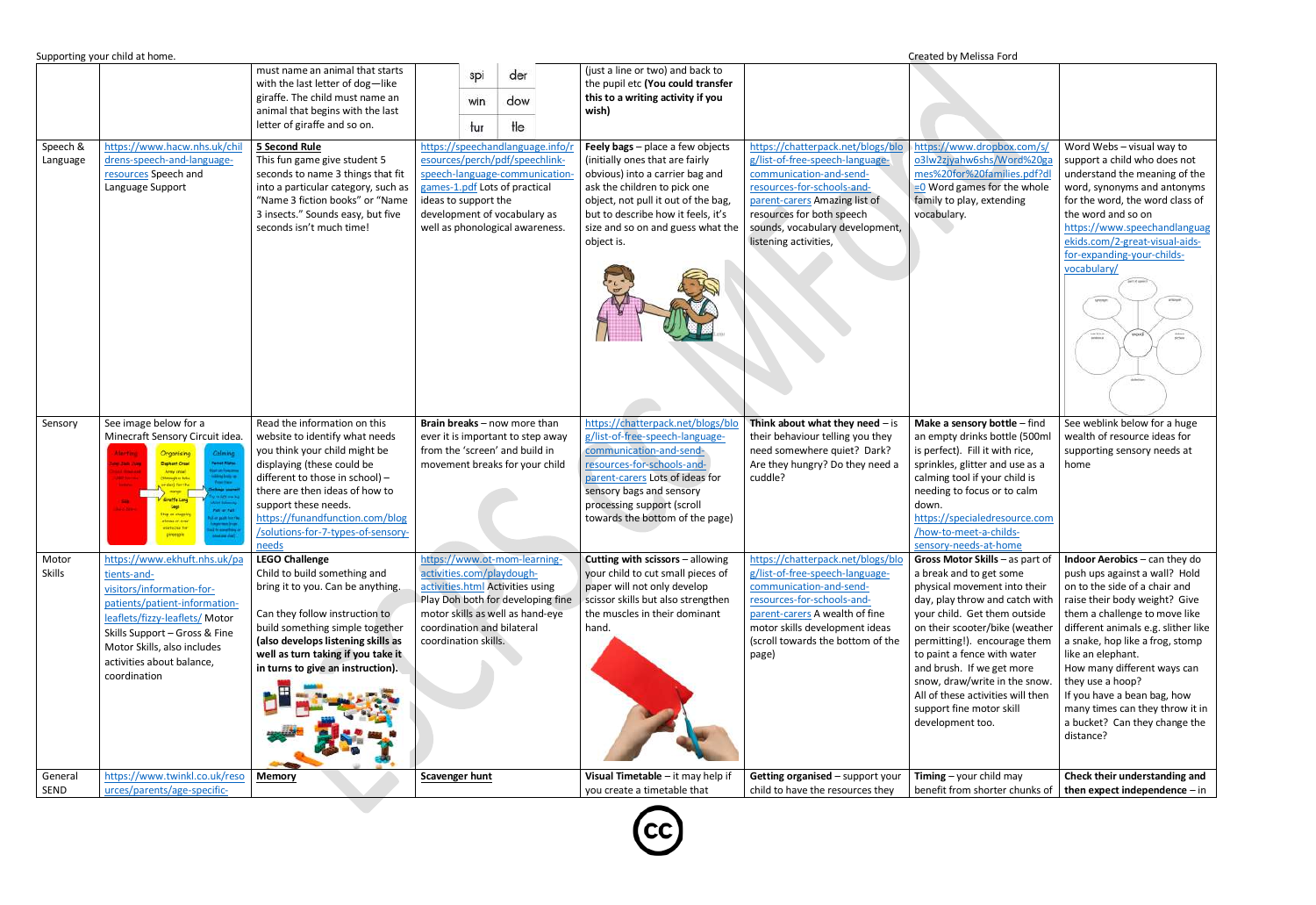

Sensory[:https://www.variety.org.uk/sites/default/files/media/downloads/Variety%E2%80%99s%20guide%20to%20making%20your%20own%20sensory%20kit%20FINAL.pdf](https://www.variety.org.uk/sites/default/files/media/downloads/Variety%E2%80%99s%20guide%20to%20making%20your%20own%20sensory%20kit%20FINAL.pdf) A wealth of ideas to make sensory kits at home for your child

| time on task with a 'brain        | class an adult in your child's  |
|-----------------------------------|---------------------------------|
| break' in the middle of the       | class will usually check in on  |
| session.                          | them before they begin the      |
| It may be useful to give them     | 'main' task of a lesson.        |
| an expectation of work in a       | Ask your child what they need   |
| given time e.g. 5 sentences in    | to do first and next etc.       |
| 5 minutes and set a timer on      |                                 |
| your phone or other device. It    | Then explain to them what you   |
| is useful if they can see the     | want them to achieve whilst     |
| time counting down (unless        | you are busy doing a job        |
| this causes greater anxiety!) $-$ | (depending on your child it may |
| this may be numbers counting      | be that you stay in the kitchen |
| down on your phone or a sand      | doing something for 1-2         |
| timer if you have one             | minutes, or pop something       |
| available.                        | upstairs for 5 minutes $-$ you  |
|                                   | know your child best!).         |
|                                   |                                 |
|                                   |                                 |
|                                   |                                 |
|                                   |                                 |
|                                   |                                 |
|                                   |                                 |
|                                   |                                 |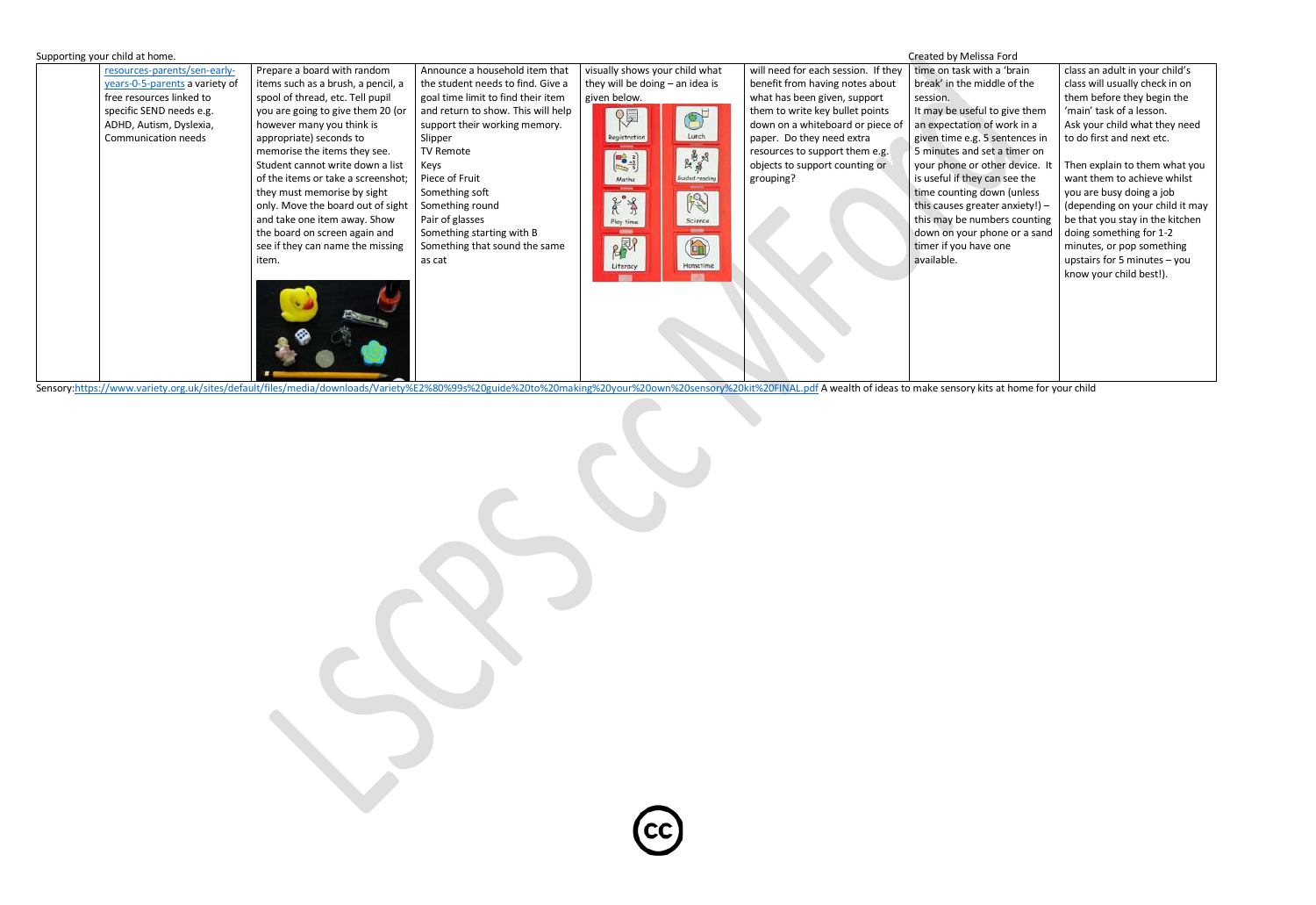## Supporting your child at home. Created by Melissa Ford



**Sentence Pyramid**